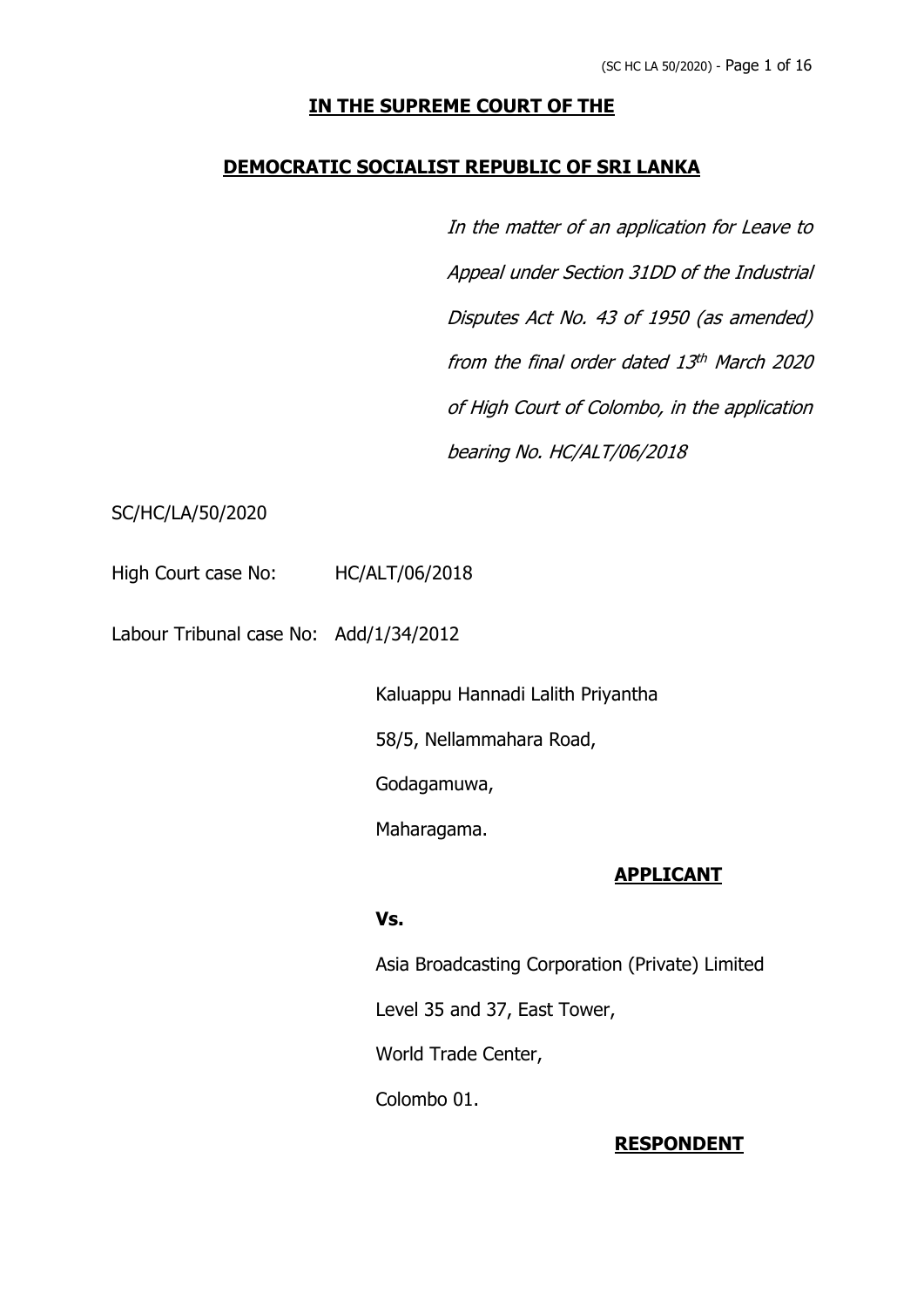## AND BETWEEN

Asia Broadcasting Corporation (Private) Limited

Level 35 and 37, East Tower,

World Trade Center,

Colombo 01.

## **RESPONDENT-APPELLANT**

## **Vs.**

Kaluappu Hannadi Lalith Priyantha

58/5, Nellammahara Road,

Godagamuwa,

Maharagama.

## **APPLICANT-RESPONDENT**

## AND NOW BETWEEN

Asia Broadcasting Corporation (Private) Limited

Level 35 and 37, East Tower,

World Trade Center,

Colombo 01.

#### **RESPONDENT-APPELLANT-PETITIONER**

-Vs-

Kaluappu Hannadi Lalith Priyantha

58/5, Nellammahara Road,

Godagamuwa,

Maharagama.

#### **APPLICANT-RESPONDENT-RESPONDENT**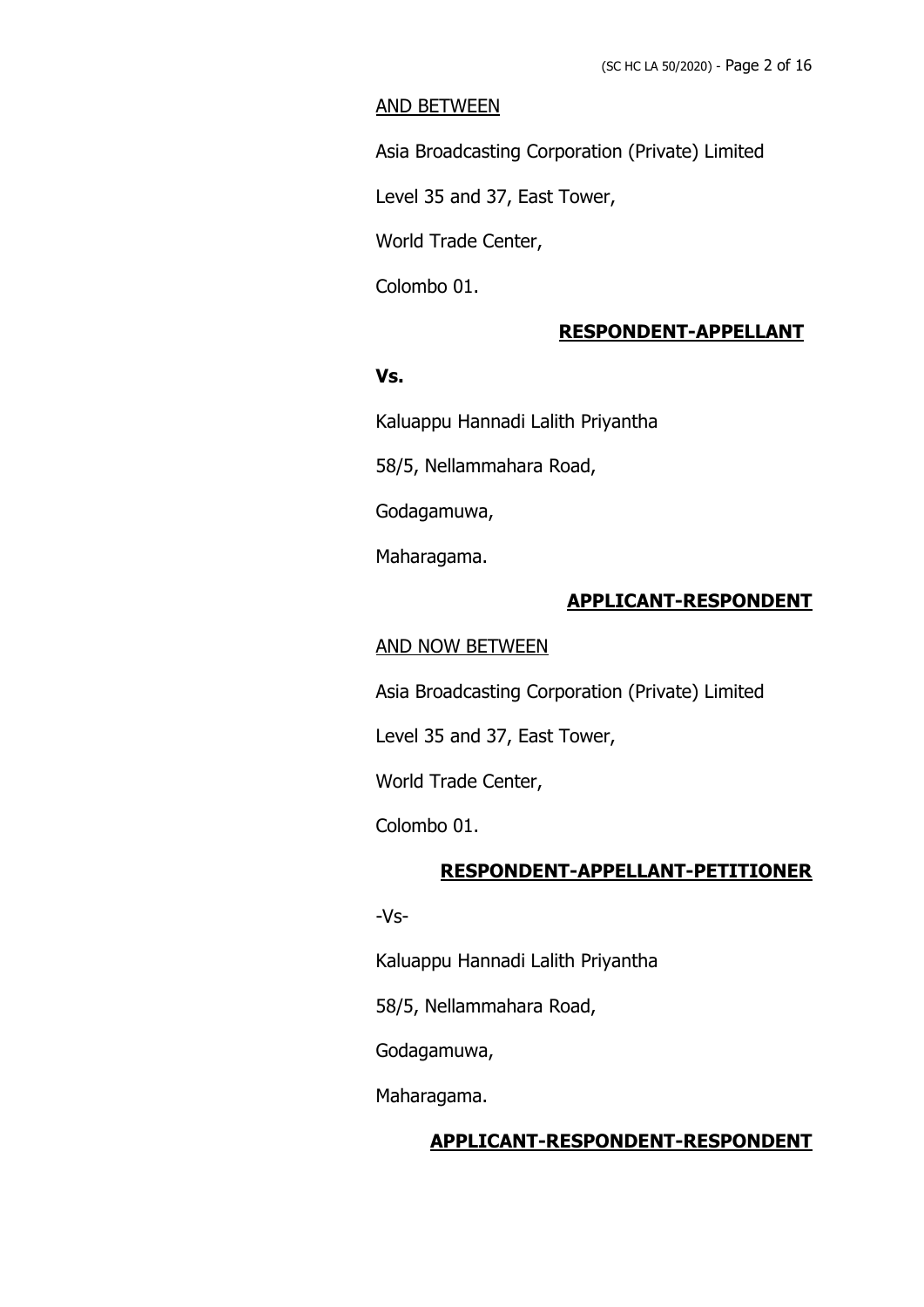## **Before: P PADMAN SURASENA J**

## **YASANTHA KODAGODA PC J**

## **JANAK DE SILVA J**

Counsel: Manoj Bandara with Thidas Herath and Ms. Thamali Wijekoon instructed by Sudath Perera Associates for the Respondent-Appellant-Petitioner.

> Sanjeewa Ranaweera with Aruna de Silva instructed by Malaka Palliyaguruge for the Applicant-Respondent-Respondent

Argued on: 09 – 03 - 2021

Decided on: 07 - 07 - 2021

## **P Padman Surasena J**

The Applicant-Respondent-Respondent, filed an application in the Labour Tribunal complaining that his service was unfairly terminated by the Respondent-Appellant-Petitioner. He accordingly sought reinstatement with back wages, promotions and other benefits or alternatively a reasonable compensation.

The learned President of the Labour Tribunal, after inquiry, delivered her order dated 03-01-2018, awarding compensation to the Applicant-Respondent-Respondent holding that the termination of the service of the Applicant-Respondent-Respondent was unjustifiable.

Aggrieved by the above decision, the Respondent-Appellant-Petitioner filed an appeal in the Provincial High Court of Western Province holden in Colombo.

The Provincial High Court, after argument of the said appeal, by its judgment dated 13-03-2020 affirmed the order of the learned President of the Labour Tribunal and dismissed the appeal subject to a cost of Rs. 10,000/=. The Provincial High Court held that it has no basis to interfere with the order of the Labour Tribunal.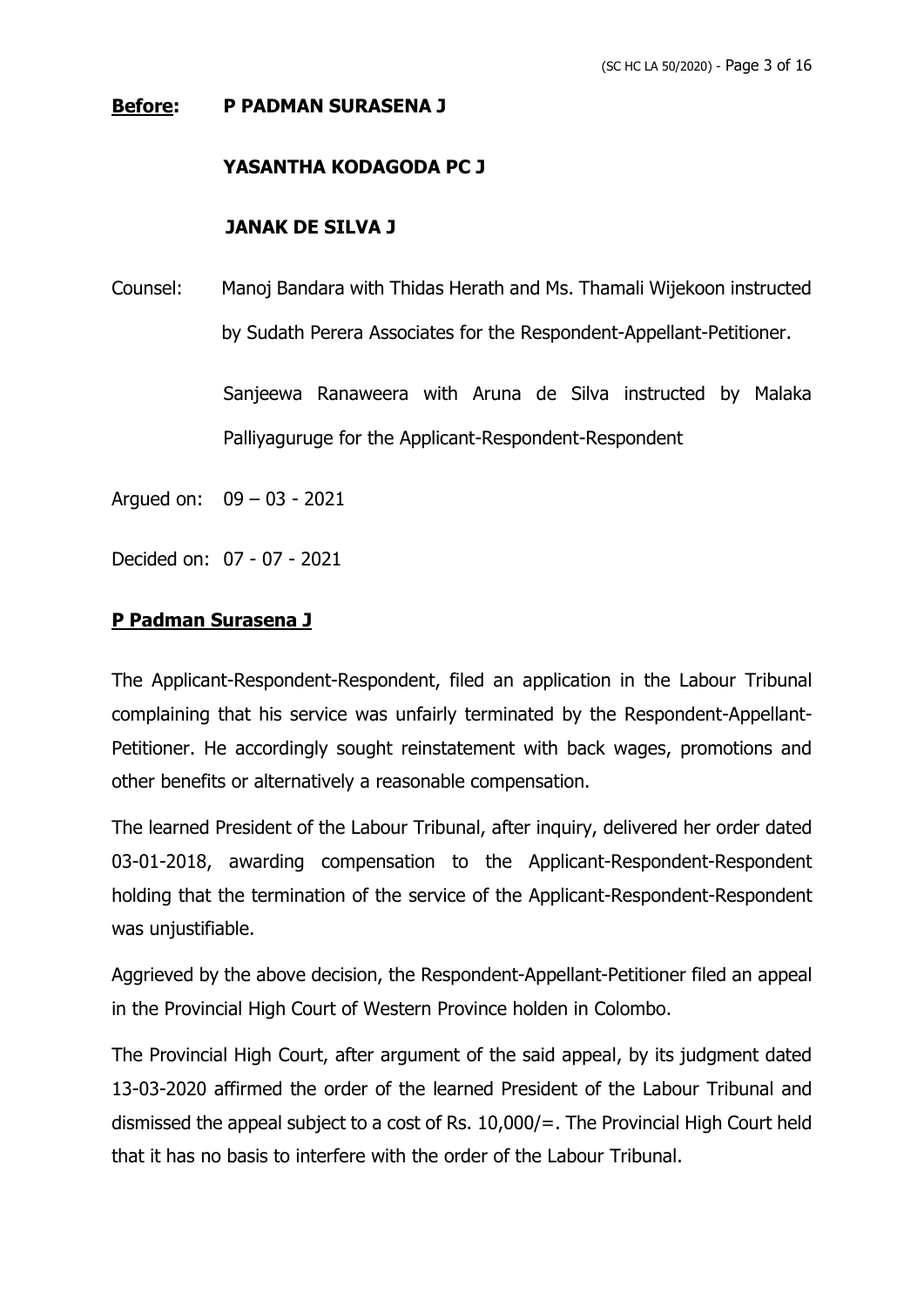Being aggrieved by the judgment of the Provincial High Court, the Respondent-Appellant-Petitioner, by his Petition dated 17-07-2020 seeks Leave to Appeal from this Court.

When this matter was taken up for support before this Court on 09-03-2021, the learned Counsel for the Applicant-Respondent-Respondent raised a preliminary objection against the maintainability of this application on the basis that the application of the Respondent-Appellant-Petitioner has been filed out of time provided by Rule 7 of the Supreme Court Rules. The said Rule reads as follows.

"Every such application shall be made within six weeks of the order, judgement, decree or sentence of the Court of Appeal in respect of which special leave to appeal is sought."

Thus, it was the submission of the learned Counsel for the Applicant-Respondent-Respondent that the instant application for leave to appeal was filed (on 17-07-2020), after the lapse of the stipulated period of six weeks from the date of the judgment against leave to appeal is sought. (i.e., as per Rule 7 of the Supreme Court Rules 1990).

The counter argument advanced by the learned counsel for the Respondent Appellant Petitioner is that Rule 7 of the Supreme Court Rules has no application to the instant application as it is an application for 'Leave to Appeal' from a judgment of the Provincial High Court. It is his position that Rule 7 only applies to applications for 'Special Leave to Appeal' from any judgment of the Court of Appeal.

Thus, the pivotal issue to be decided in this case at this point, is the question whether the period of six weeks prescribed in Rule 7 of the Supreme Court Rules 1990 applies to the instant application which is an application to seek leave to appeal to the Supreme Court, from a judgment of the Provincial High Court, filed under section 31 DD of the Industrial Disputes Act No. 43 of 1950 (as amended).

The rules of this Court presently in force is 'Supreme Court Rules 1990'. These Rules are set out in Gazette No. 665/32 dated  $7<sup>th</sup>$  June 1991. In its wider scope, the Supreme Court Rules 1990 deals with procedures pertaining to several types of matters. These are categorized under four parts. Part I has three sections named A, B and C. Section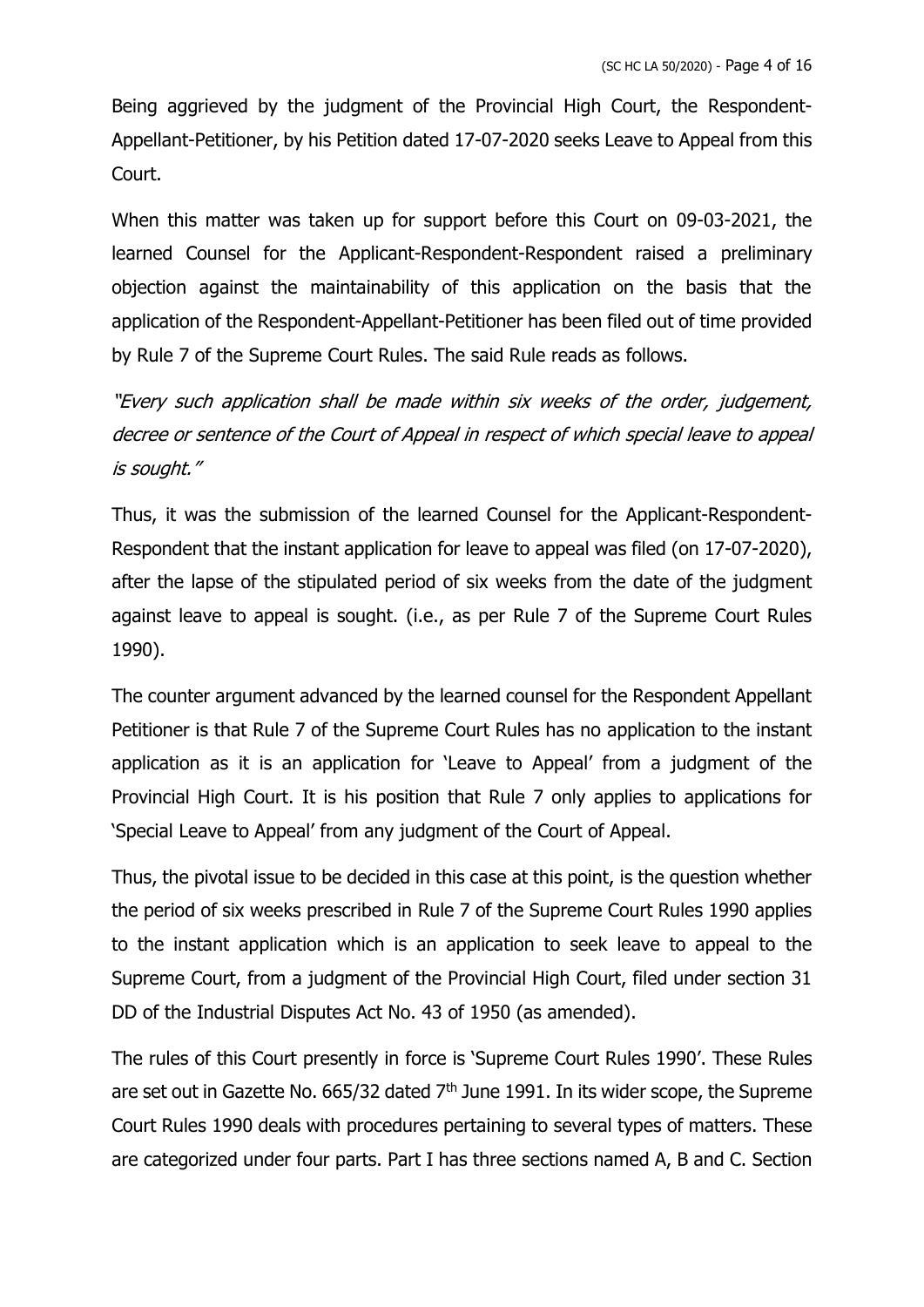A in Part I deals with applications seeking Special Leave to Appeal to appeal from judgments of the Court of Appeal. Section B in Part I deals with instances where the Court of Appeal has granted Leave to Appeal.

Section C in Part I deals with all the other appeals. Rule 28 (1) which is found in this section (Section C in Part I) states thus;

"Save as otherwise specifically provided by or under any law passed by Parliament, the provisions of this rule shall apply to all other appeals to the Supreme Court from an order, judgment decree or sentence of the Court of Appeal or any other Court or tribunal. 1

As the instant application is an application filed under section 31 DD of the Industrial Disputes Act No. 43 of 1950 (as amended), to seek leave to appeal to Supreme Court from a judgment of the Provincial High Court, it is clear that it must fall under Section C in Part I which deals with the 'other appeals'. It cannot fall under section A in Part I as it is not an application seeking Special Leave to Appeal from a judgment of the Court of Appeal. It also cannot fall under section B in Part I as it is not an instance where the Court of Appeal has granted Leave to Appeal.

For the sake of completely producing the scheme of the Supreme Court Rules 1990, I would briefly set out the subjects dealt with, under the other parts as well, in the said rules. Part II of the Supreme Court Rules 1990 deals with the General Provisions Regarding Appeals and Applications. Part III of the said Rules deals with Stay of Proceedings. Newly added Part III A of the said Rules deals with Applications to which Public Officers are Respondents. Part IV of the said Rules deals with applications under Article 126 of the Constitution.

One must remember that at the time the Supreme Court promulgated the Supreme Court Rules 1990, Provincial High Court was not in existence. The Court of Appeal was the major channel through which the appeals came to the Supreme Court at that time. That was by way of Special Leave to Appeal Applications. That is the reason as to why the Supreme Court Rules 1990 was designed in that way.

<sup>&</sup>lt;sup>1</sup> Emphasis added.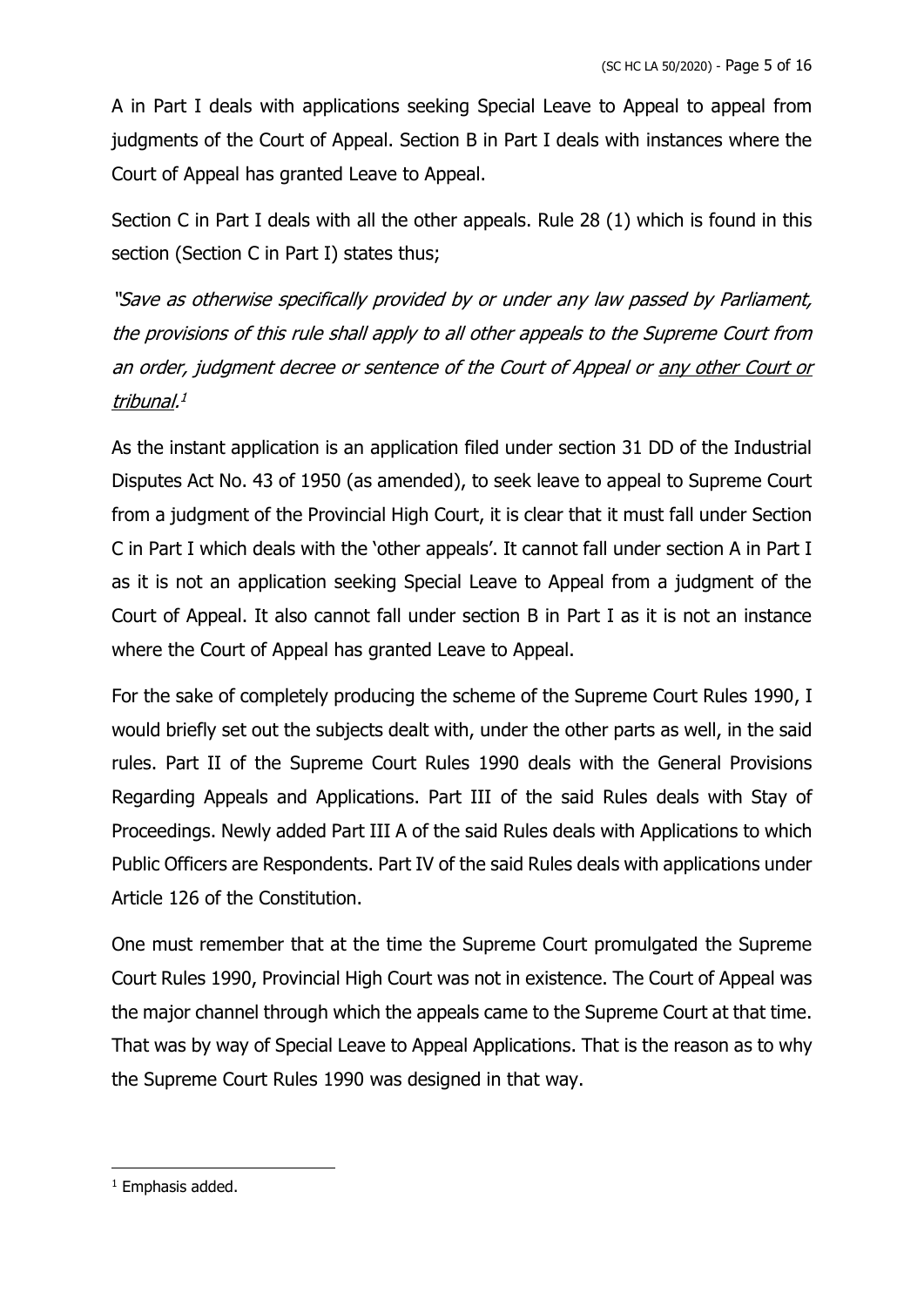However, with the promulgation of the 13<sup>th</sup> Amendment to the Constitution which was certified on 14-11-1987, the Provincial High Courts with appellate powers were established in the country. It was thereafter, that the Parliament enacted High Court of Provinces (Special Provisions) Act No. 19 of 1990 and then Act No. 54 of 2006 which enabled the Provincial High Court to hear Appeals from the lower Courts. It was those two Acts which enabled any party aggrieved by a judgment pronounced by the Provincial High Court exercising its appellate jurisdiction, to appeal to the Supreme Court after obtaining leave. As the Supreme Court has not made any specific rules to regulate this category of appeals, these appeals would fall under the category of 'other appeals' in the existing Supreme Court Rules 1990.

However, one will not observe any specific time limit for preferring appeals under Section C in Part I which deals with this category, namely 'other appeals'. Despite the absence of any rule prescribing the period within which an aggrieved party may prefer such an appeal to the Supreme Court, this Court on several occasions, has adopted the six weeks period mentioned in Rule 7 of the Supreme Court Rules 1990 as the time limit for such appeals. I would henceforth advert to some of those occasions.

Tea Small Factories Ltd. Vs Weragoda and another.<sup>2</sup> is an appeal filed in the Supreme Court challenging the validity of the judgment pronounced by the Provincial High court in the exercise of its appellate powers in respect of an order pronounced by the Labour Tribunal. One of the grounds upon which the relevant appeal before the Supreme Court was resisted, was the fact that the relevant Petition of Appeal in that case had been filed out of time. Thus, that was an instance where this Court had to decide the time limit within which such appeal should have been filed.

The learned Counsel who appeared for the  $1<sup>st</sup>$  respondent in that case, relied on Rule 7 of the Supreme Court Rules 1990 and submitted that the application for special leave to appeal in that case was filed on 24.09.92, after the lapse of the period prescribed by the said rule, namely six weeks of the judgment in respect of which special leave to appeal was sought.

<sup>2</sup> 1994 (3) SLR 353.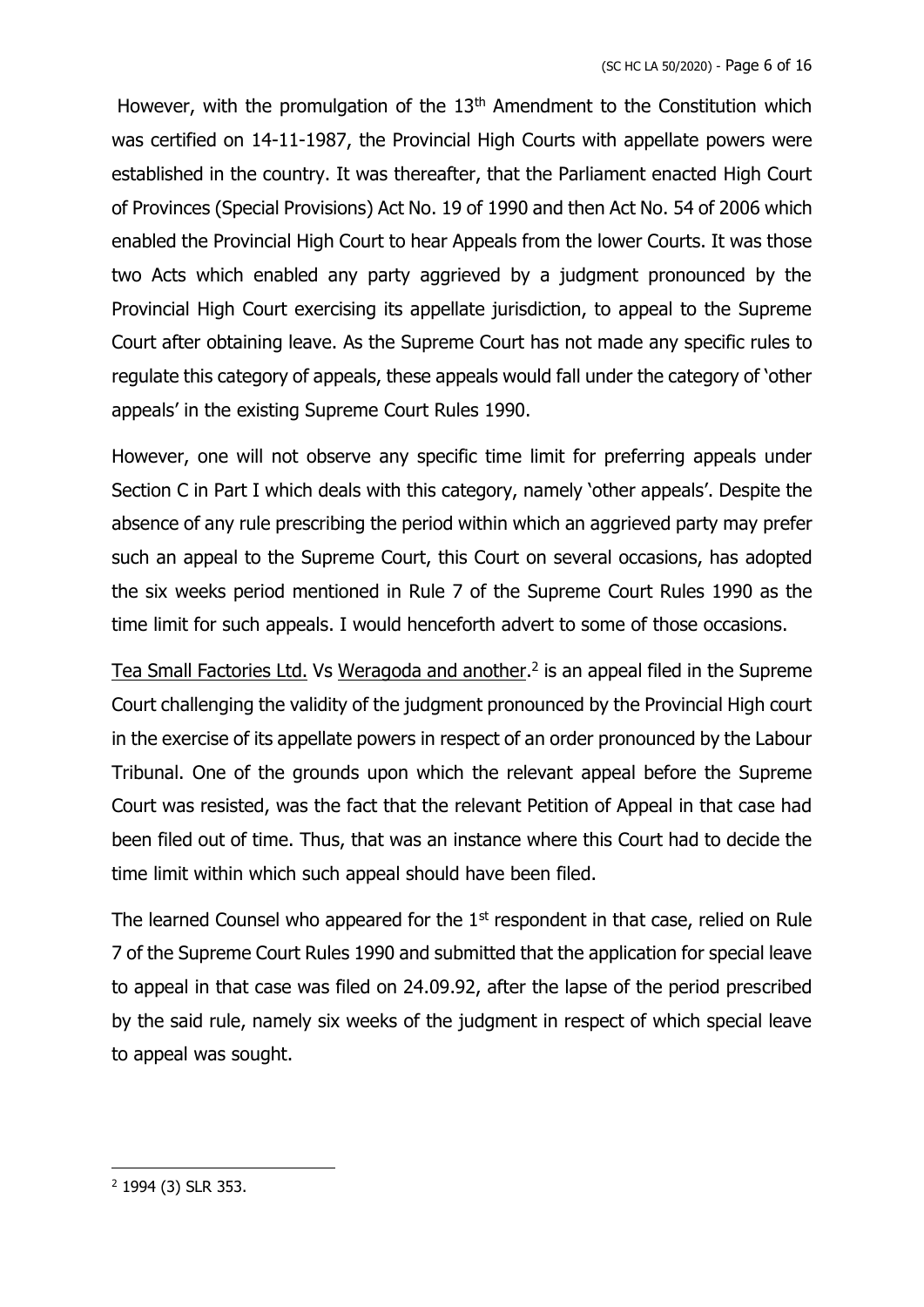The learned Counsel who appeared for the appellant in that case sought to counter the above argument stating; that Rule 7 relied upon by the respondent in that case, applies only to the applications for special leave to appeal from a judgment of the Court of Appeal; that the judgment which is the subject of the said appeal is a judgment of the High Court; that such appeals to the Supreme Court (specially provided by s.31 DD of the Industrial Disputes Act as amended by Act No. 32 of 1990) are governed by Rule 28 of the Supreme Court Rules; and that neither the section 31 DD nor Rule 28 of the Supreme Court Rules provides for the period within which an aggrieved party may appeal to the Supreme Court.

Although, neither the section 31 DD nor Rule 28 of the Supreme Court Rules provides for the period within which an aggrieved party may appeal to the Supreme Court, this Court applied the provisions in Rule 7 and proceeded to calculate 6 weeks from the date, the Provincial High Court pronounced the judgment impugned in that appeal. Thus, despite the presence of the phrase "… within six weeks of the order, judgement, decree or sentence of the Court of Appeal<sup>3</sup>..." in Rule 7, this Court chose to apply the provisions in Rule 7 to the said appeal which is an appeal filed against the judgment pronounced by the Provincial High court.

In the case of Mahaweli Authority of Sri Lanka Vs United Agency Construction (Pvt) Ltd.<sup>4</sup> the relevant arbitral award had been made in favour of the respondent in that case. The said respondent therefore applied to the High Court for enforcement of the said arbitral award. The High Court allowed the enforcement of the arbitral award. The Petitioner in that application then made the application seeking leave to appeal to appeal to the Supreme Court against the order of the High Court allowing the enforcement of the arbitral award.

The Respondent in that application raised a preliminary objection to the maintainability of that application on the basis that the said application had been filed out of time prescribed by law. To counter the said preliminary objection, the petitioner in that case contended that the Supreme Court has not made any rules under section 43 of the Arbitration Act and therefore, there is no rule prescribing the period within which

<sup>&</sup>lt;sup>3</sup> Emphasis added.

<sup>4</sup> 2002 (1) SLR 8.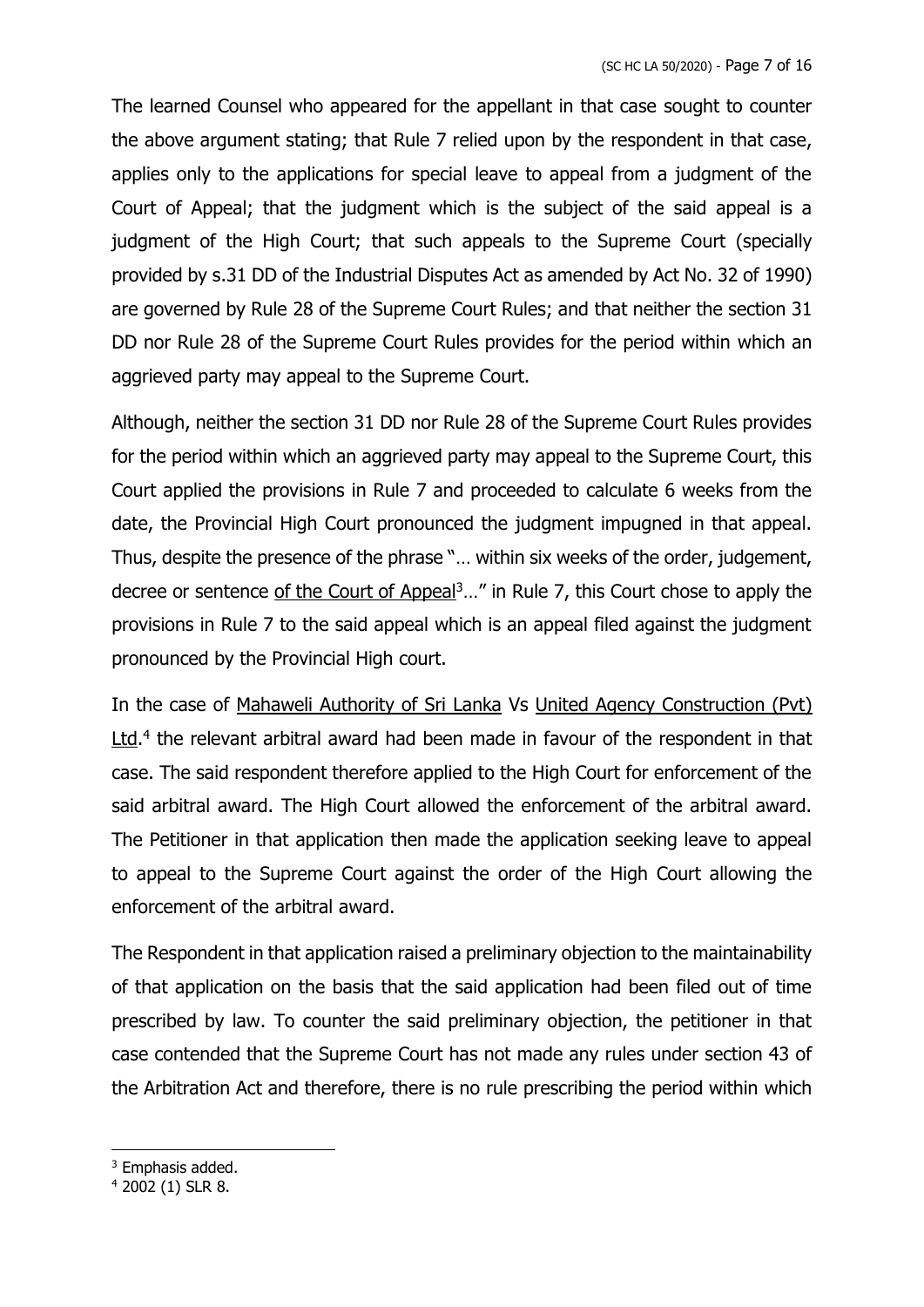an application for leave to appeal should be filed in the Supreme Court. He therefore contended that any such application for leave to appeal could be filed in the Supreme Court within a reasonable period and the Supreme Court should entertain such application.

Learned counsel for the Petitioner in that case further submitted that Rule 7 which only referred to applications for special leave from judgments or orders of the Court of Appeal had no applicability to applications for leave to appeal under section 37 (2) of the Arbitration Act.

His Lordship Justice Edussuriya, upholding the preliminary objection of time bar raised by the said respondent, stated as follows.

"The rules provide for a party seeking leave to appeal from a judgment or order of the Court of Appeal to the Supreme Court to apply to the Court of Appeal for such leave on a substantial question of law within twenty-one (21) days since the Court of Appeal must make an order on such an application within twenty-one days or as set out in the proviso to Rule 23 (5) and that if no order is made within that period the application for leave is deemed to have been refused.

According to the rules a party may apply directly to the Supreme Court for special leave to appeal within a period of forty-two (42) days of the judgment or order of the Court of Appeal. So that it is seen that in providing for a period of forty-two days for presenting an application for special leave the Supreme Court has allowed a party who has been unsuccessful in his application for leave to appeal in the Court of Appeal a further period of twenty-one days within which an application for special leave can be made.

In my view, the clear inference is that the Supreme Court in making the rules did not consider it necessary to go beyond a maximum of forty-two days for making an application for special leave to the Supreme Court. In deciding on these periods within which such applications for leave to appeal should be made we must necessarily conclude that the Supreme Court fixed such periods as it was of the view that such periods were reasonable having regard to all relevant circumstances, and also that the Supreme Court acted reasonably in doing so. In this context, also relevant, would be the question as to whether, in a situation where the appealable period from the Court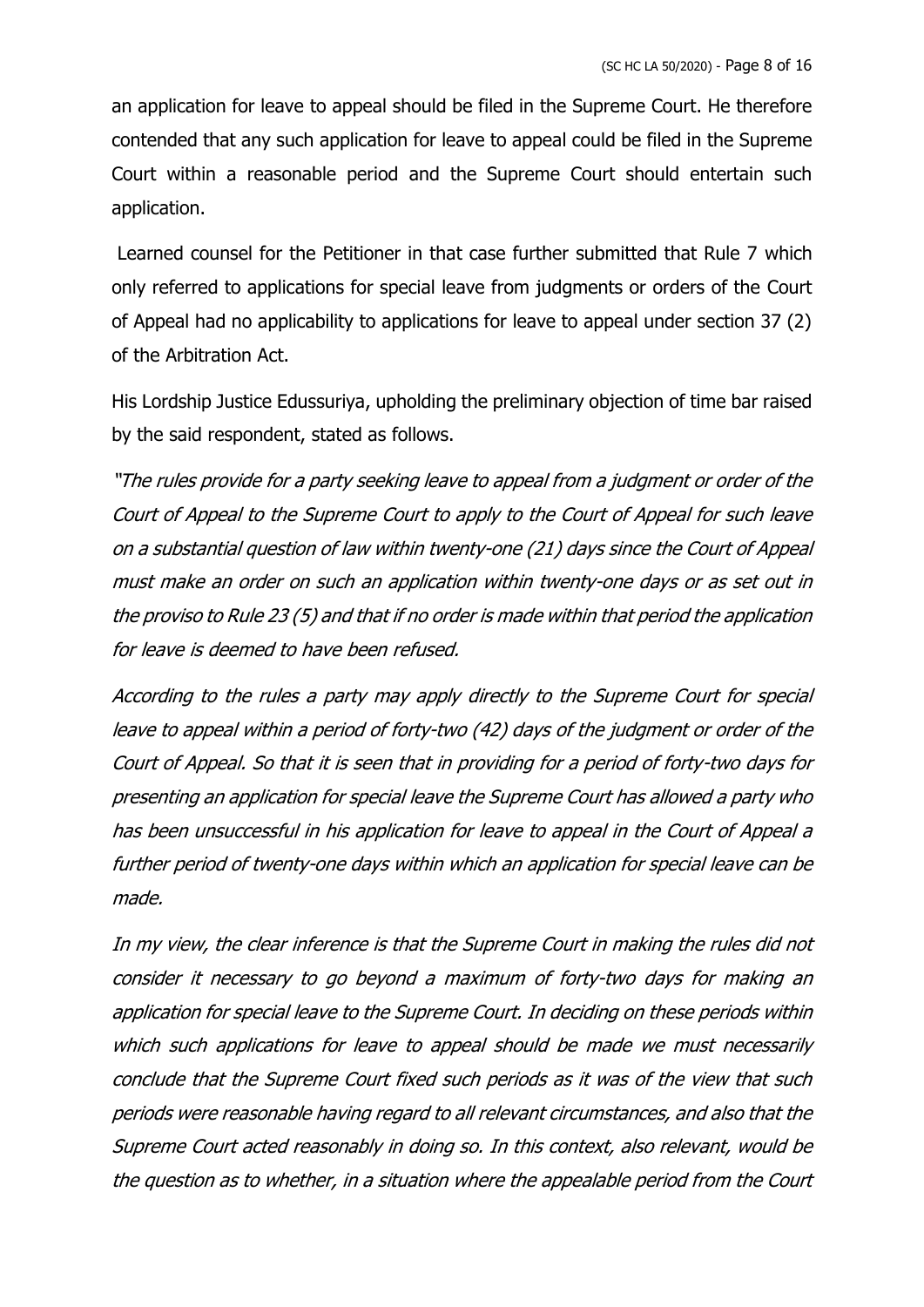of Appeal to the Supreme Court is forty-two days, it is conceivable that the appealable period from the High Court to the Supreme Court should be longer? If so, by how many days?

For the above-mentioned reasons I hold that the period of fifty-five days from the date of the order of the High Court taken by the petitioner to file his application for leave to appeal cannot be considered to be a reasonable period and therefore uphold the preliminary objection raised by the learned counsel for the respondent. I, accordingly, reject this application for leave to appeal."

In George Steuart & Company Limited Vs. Lankem Tea and Rubber Plantation Ltd,<sup>5</sup> the arbitral tribunal had made an award against the petitioner in that application. The respondent in that application applied to the High Court for enforcement of the said arbitral award under section 31 (1) of the Arbitration Act. The High Court held that the said respondent is entitled to recover the sum of money as awarded by the arbitral tribunal. The Petitioner in that application then sought leave to appeal to appeal to the Supreme Court against the order of the High Court allowing the enforcement of the arbitral award.

The Respondent in that application raised a preliminary objection to the maintainability of that application on the basis that the said application had been filed out of time prescribed by law. The learned President's Counsel who appeared for the respondent in that case relied on the decision in the case of Mahaweli Authority of Sri Lanka.<sup>6</sup> The learned President's Counsel who appeared for the Petitioner in that case sought to argue that the said decision<sup>7</sup> is a decision made per incuriam.

Her Ladyship Justice Shirani Bandaranayake in rejecting the argument of the learned President's Counsel for the Petitioner in that case, stated as follows.

"It is to be remembered that direct applications for leave to appeal from the High Court to the Supreme Court came in to being only after the 13<sup>th</sup> amendment to the Constitution was enacted providing for the establishment of High Courts of Provinces.

<sup>5</sup> 2004 (1) SLR at page 246.

<sup>6</sup> Supra.

 $7$  The decision in the case of Mahaweli Authority of Sri Lanka.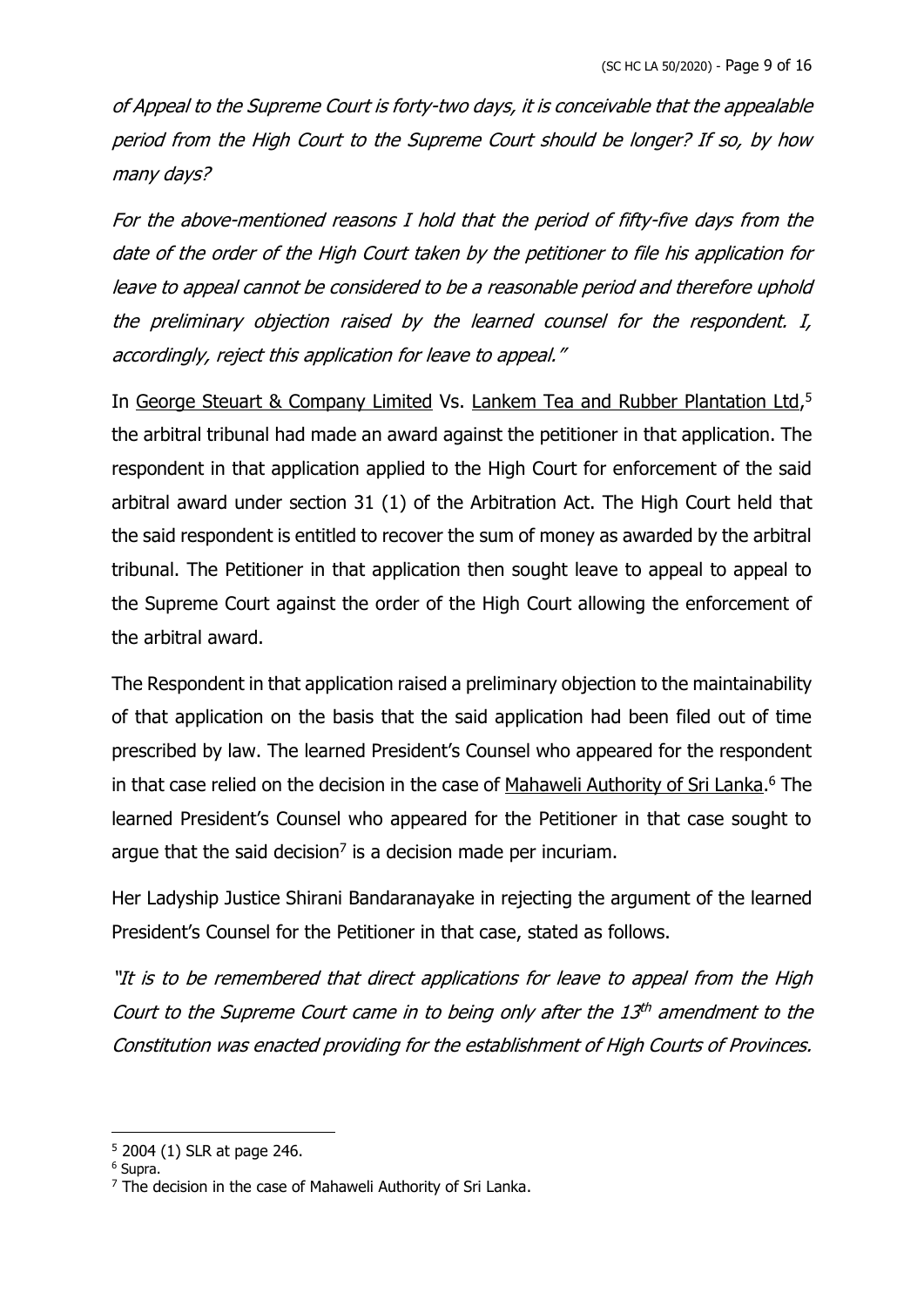Prior to the enactment of the Arbitration Act and the establishment of the High Courts of the Provinces, leave to appeal applications from the Court of Appeal to the Supreme Court followed the procedure laid down in terms of the Rules of the Supreme Court. Accordingly when a leave to appeal application is made to the Supreme Court, Rule 19(3) provides that it may be made in terms of Rule 7 of the Supreme Court Rules 1990. Rule 7 is in the following terms.

"Every such application shall be made within **six weeks** of the order, judgment, decree or sentence of the Court of Appeal in respect of which special leave to appeal is sought (emphasis added)."

When no provision is made in the relevant Act, specifying the time frame in which an application for leave to appeal be made to the Supreme Court and simultaneously when there are Rules providing for such situations, the appropriate procedure would be to follow the current Rules which govern the leave to appeal applications to the Supreme Court. Consequently such an application would have to be filed within 42 days from the date of the award."

Samantha Kumara Vs Manohari,<sup>8</sup> is an instance where the Respondent in that application had claimed maintenance from the Appellant in that case, for the child born out of wedlock. The Magistrate had ordered the said Respondent to pay a sum of Rs. 750 per month as maintenance for the child. Being aggrieved by that order the appellant in that case, had appealed to the High Court under Article 154 P of the Constitution read with section 14 of the Maintenance Act No. 37 of 1999. The High Court had dismissed the appeal. The Appellant thereafter sought from the High Court, leave to appeal to the Supreme Court in terms of section 14(2) of Act No. 37 of 1999 read with section 9 of Act No. 19 of 1990. The High Court granted leave on 06.06.2005. After leave to appeal to the Supreme Court has been granted by the High Court on 06.06.2005 the appellant, on 13.06.2005, has filed a petition of appeal addressed to the Supreme Court in the Registry of the High Court. One of the preliminary objections raised by the Respondent in that case, is that the Petitioner in that case, after the High Court had granted leave, had not filed the petition of appeal within the time as per the Rules.

<sup>8</sup> 2006 (2) SLR 57.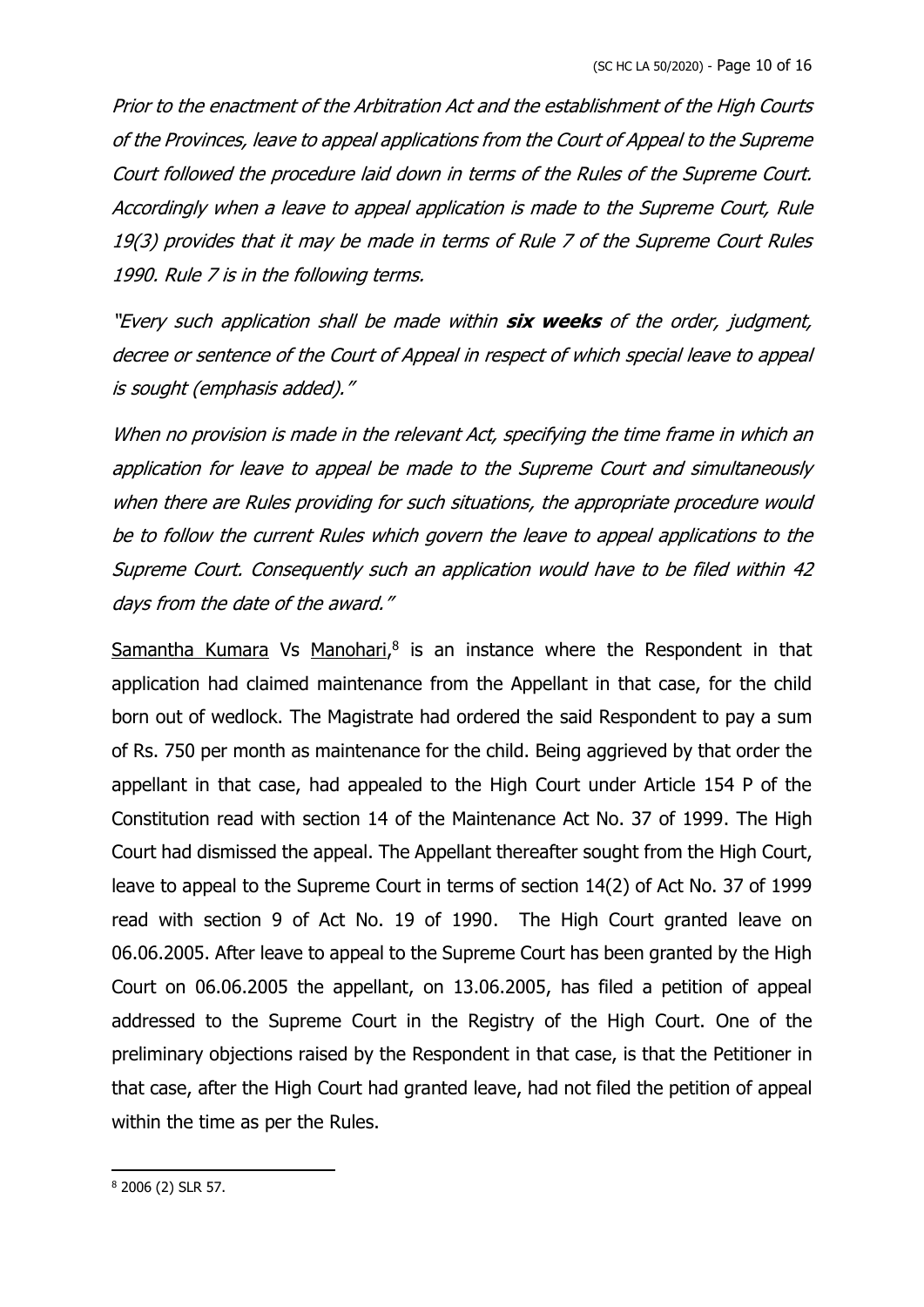This Court applied the provision in Rule 7 of the Supreme Court Rules 1990, in holding that the 42 days is the time frame for an appeal to be filed when the High Court grants leave to appeal, in respect of a decision made by such High Court in an appeal preferred to it under the Maintenance Act.

His Lordship Justice Raja Fernando in his judgment stated as follows.

"The present Appeal is neither with special leave from the Supreme Court nor with leave of the Court of Appeal but with leave from the High Court. Therefore the instant appeal clearly falls into the category of other appeals and hence rules in Part 1C dealing with other appeals would apply.

The position of the Appellant that there are no rules governing appeals from the Provincial High Court to the Supreme Court is therefore incorrect.

An appeal to the Supreme Court from an order of the Provincial High Court can be either with the leave of the Provincial High Court or with special leave obtained from the Supreme Court upon a refusal of leave by the High Court.

If the appeal is with leave of the High Court, then Supreme Court rules under Part 1C (other appeals) shall apply; if the appeal is with special leave of the Supreme Court then Supreme Court rules under Part 1A (special leave to appeal) shall apply mutatis mutandis since Rule 2 relates to every application for special leave to appeal......."

As regards the procedure in the instant case the rules applicable to other Appeals in Part 1C of the Supreme Court rules shall apply.

A question arises in fixing the time within which the Appeal is to be filed in the Supreme Court for the reason that the Rules are silent on the matter.

In determining the time for an aggrieved party to lodge an application for special leave to the Supreme Court where no time is fixed either in the statute or the rules; this Court has in the case of Tea Small Holders Limited vs. Weragoda <sup>9</sup> and in the case of Mahaweli Authority of Sri Lanka vs. United Agency Construction (Pvt.) Ltd. <sup>10</sup> held that the Petitioner should make his application within a reasonable time, and relying on

<sup>&</sup>lt;sup>9</sup> Supra.

<sup>10</sup> Supra.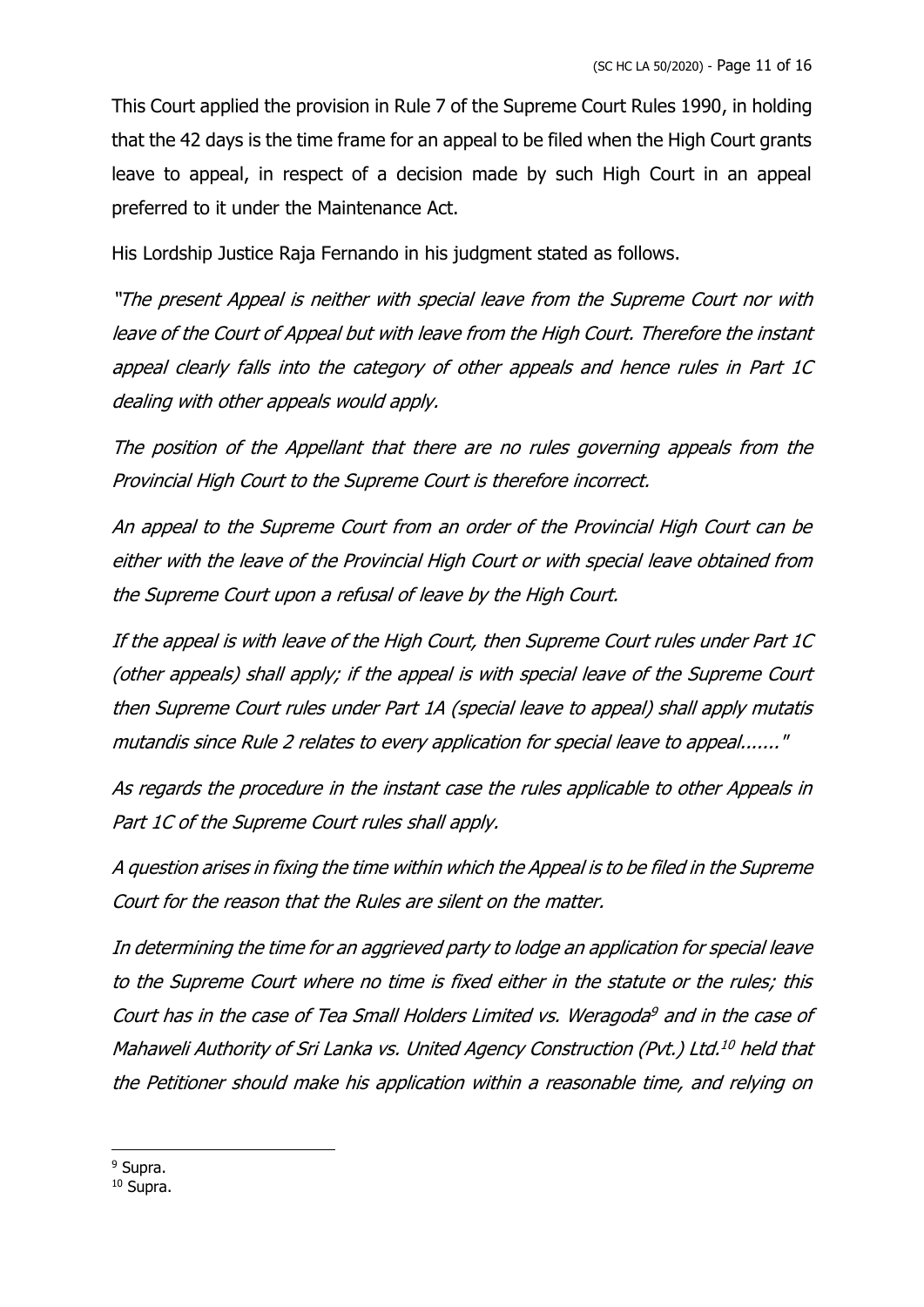the time period prescribed in the rules for similar applications has held that 42 days is reasonable time.

Following the same reasoning I am of the view that the time frame for a petitioner to file an appeal should be 42 days from the date leave to appeal is granted by the High Court."

The case of Priyanthi Chandrika Jinadasa Vs Pathma Hemamali and four others,<sup>11</sup> is an application for leave to appeal filed in this Court, seeking leave to appeal against a judgment of the Provincial High Court exercising civil appellate jurisdiction. The respondents in that case raised a preliminary objection to the maintainability of the case on the basis that the said application had been filed 06 weeks after the date of the impugned judgment.

The petitioner took up the position that the time limit of six weeks would not be applicable to that application since that is an application for leave to appeal from the judgment of the High Court. The petitioner contended that since there are no Rules specifying a time limit for applications for leave to appeal from the judgment of the Provincial High Courts exercising civil appellate jurisdiction, the concept that applications must be filed within 'a reasonable time' (as opposed to six weeks' time) must be adopted.

Having considered the relevant arguments, Her Ladyship Dr. Shirani Bandaranayake CJ stated the following, when holding that the said application falls under section C in Part I of Supreme Court Rules.

"In terms of Rule 7, it is quite clear that any application for special leave to appeal should be made within six weeks from the order, judgment, decree or sentence of the Court of Appeal on which such leave is sought.

It is however to be borne in mind that the said Rule 7 deals only with applications for special leave to appeal from the judgments of the Court of Appeal and the present application for leave to appeal is from <sup>a</sup> judgment of the Civil Appellate High Court of the Western Province holden at Gampaha.

<sup>11</sup> 2011 (1) SLR 337.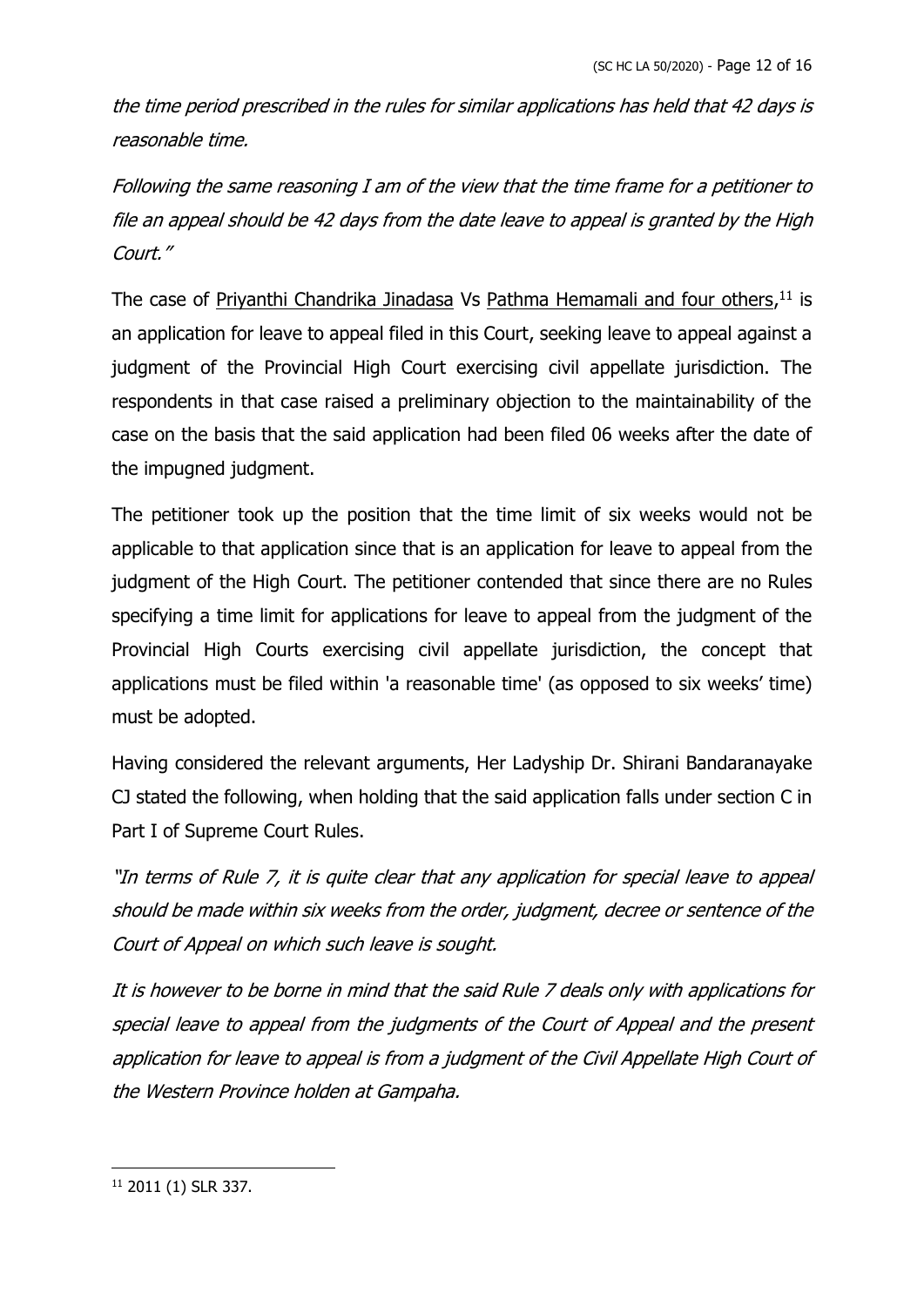As stated earlier categories B and C of Part I of the Supreme Court Rules, 1990 deal with leave to appeal and other appeals, respectively. Whilst the category of leave to appeal deals with instances, where Court of Appeal had granted leave to appeal to the Supreme Court, other appeals refer to all other appeals to the Supreme Court from an order, judgment, decree or sentence of the Court of Appeal or any other Court or tribunal. Thus, it is evident that the present application for leave to appeal from the judgment of the High Court of the Western Province (Civil Appeal) holden at Gampaha would come under the said category C. …."

Her Ladyship Dr. Shirani Bandaranayake CJ then proceeded to consider whether such an application must be filed within six weeks from the impugned judgment, as per Rule 7 of the Supreme Court Rules 1990. The following excerpt from Her Ladyship's judgment would be relevant.

"Direct applications for leave to appeal from the High Court to the Supreme Court came into being only after the establishment of High Courts of the Provinces. Until such time, according to the procedure that prevailed, such applications were preferred from the order, judgment, decree or sentence of the Court of Appeal. In such circumstances, if the Court of Appeal had not granted leave to appeal, an application could be made to the Supreme Court for special leave to appeal. Rules 19 and 20 of the Supreme Court Rules refer to this position and Rule 20(3) in particular, deals with the time frame in such applications. The said Rule 20(3) is as follows:

"Where the Court of Appeal does not grant or refuses to grant leave to appeal, an application for special leave to appeal to the Supreme Court may be made in terms of Rule 7."

Rule 7 clearly states that every such application shall be made within six weeks of the order, judgment, decree or sentence of the Court of Appeal in respect of which special leave to appeal is sought.

Accordingly it is quite clear that <sup>a</sup> litigant, who is dissatisfied with the decree of <sup>a</sup> criminal matter, which had come before the High Courts (Civil Appellate) of the Provinces would have to prefer an application before the Supreme Court within six (6) weeks of the order, judgment, decree or sentence in question."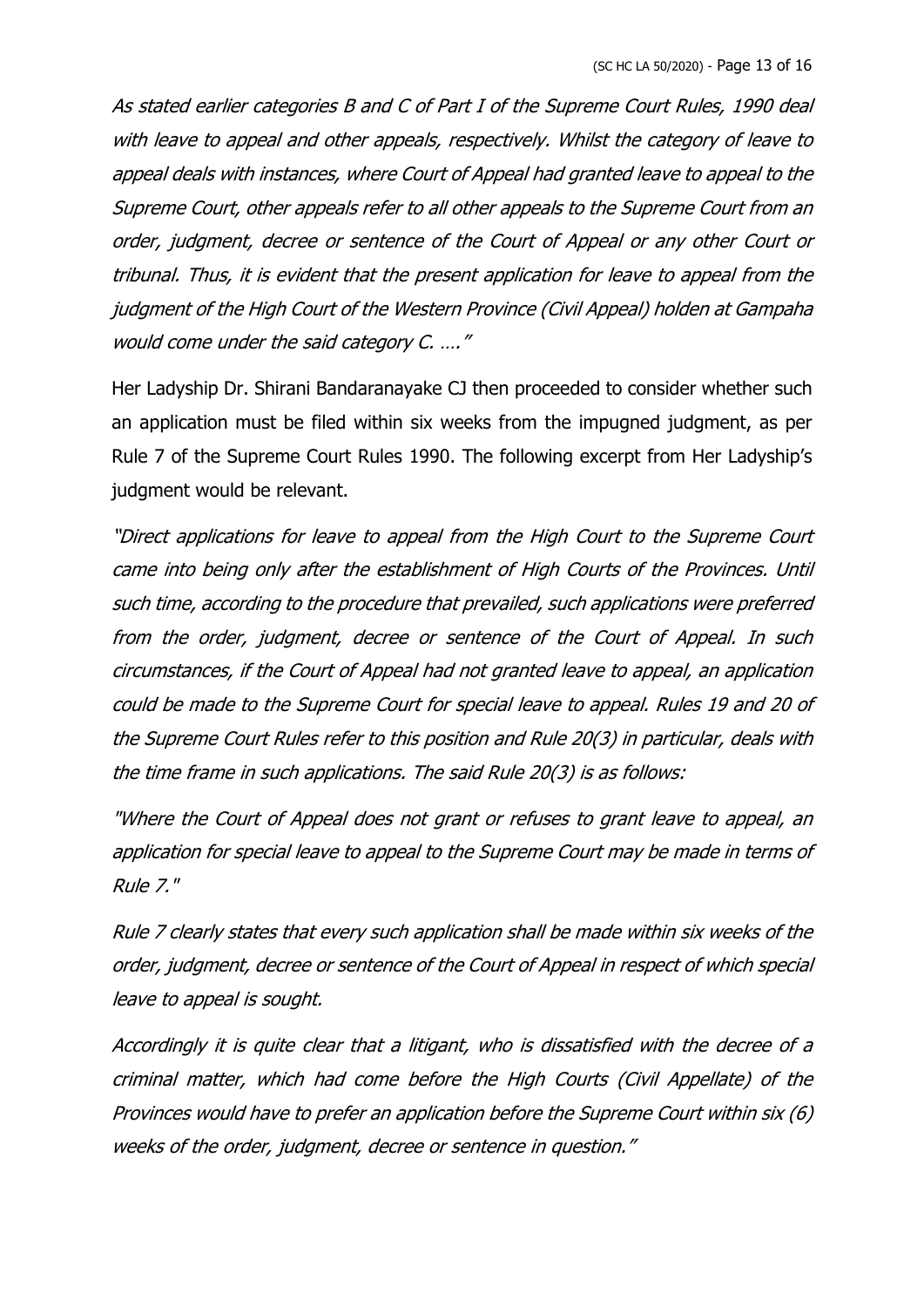In Karunawathie Wickremasinghe Samaranayake v Ranjani Warnakulasuriya,<sup>12</sup> the only question arose was whether that application which sought leave to appeal from a judgment of the Provincial High Court exercising civil appellate jurisdiction, had been lodged out of permissible time. This was because the respondent in that case raised a preliminary objection in regard to the maintainability of that case on the basis that the said application had not been filed within "06 weeks" (42 days) specified in Rule 7 of the Supreme Court Rules 1990.

The petitioner took up the position that the time limit of six weeks, specified in Rule 7, which is in Section A in Part I of the Supreme Court Rules 1990, has no application to an application seeking leave to appeal made under section 5 C (1) of the High Court of the Provinces (Special Provisions) Act No. 54 of 2006, as the Supreme Court has not made any rule dealing expressly with the time limit for applications for leave to appeal from the High Court of the Province exercising civil appellate jurisdiction.

His Lordship Justice Saleem Marsoof PC having referred to the relevant previous decisions of this Court, stated as follows.

"Accordingly in the light of the reasoning adopted in the aforementioned decisions of this Court, I am inclined to hold that an application for leave to appeal filed in the Supreme Court from an order of <sup>a</sup> High Court of the Province exercising civil jurisdiction has to be filed within six weeks of the pronouncement of the order or judgement appealed from, irrespective of whether it is considered to fall within Part I-A or Part I-C of the Supreme Court Rules."

In the case of Board of Investment of Sri Lanka Vs. Million Garment (Pvt) Ltd,<sup>13</sup> the Supreme Court was called upon to decide on the time limit for filing applications for leave to appeal under Section 37(2) of the Arbitration Act. The learned counsel who appeared for the respondent in that case, raised a preliminary objection stating that the application for leave to appeal was time-barred as the judgment of the High Court was pronounced on 14th May 2012, and the application for leave to appeal was lodged in the registry of this Court on 26<sup>th</sup> June 2012 (on the forty-third day after the pronouncement of the impugned judgment). He therefore argued that the petitioner

<sup>12</sup> SC HC/CA/LA No. 137/2010, decided on 04-10-2012.

<sup>13</sup> SC/HC/LA/58/2012, decided on 24-10-2014.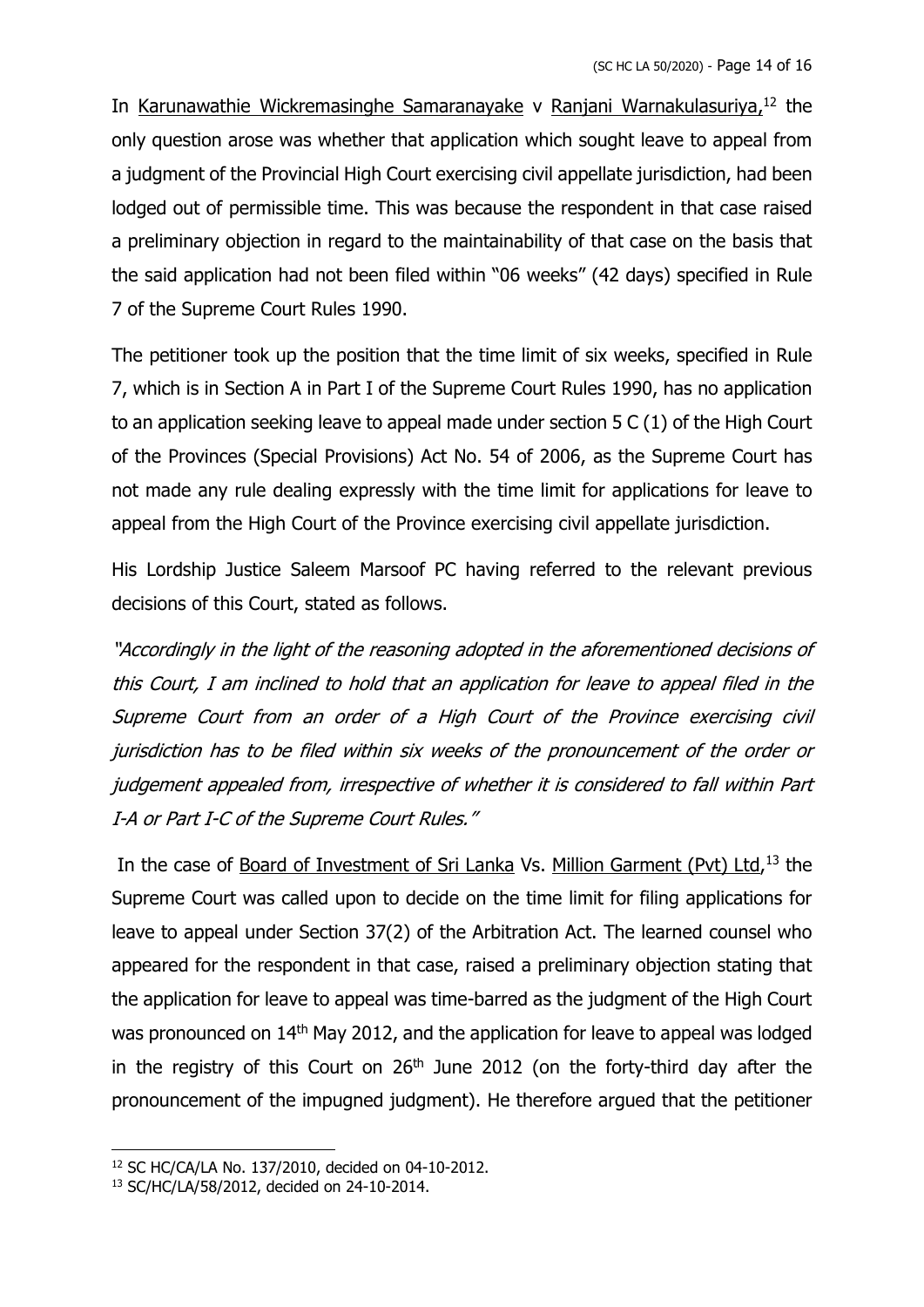in that case had filed the said application for leave to appeal outside the time limit prescribed by law, for filing of such applications. His Lordship Justice Saleem Marsoof PC, having considered; firstly, the fact that section 37(2) of the Arbitration Act which confers the right to invoke the appellate jurisdiction of this Court by way of an application for leave to appeal, does not specify any time limit for the lodging of the application seeking leave to appeal; and secondly, the fact that no rules have so far been made by this Court in terms of Section 43(a) of the Arbitration Act prescribing any period of time within which any application for leave to appeal against any order, judgment or decree of the High Court may be lodged; stated as follows.

"….The application filed by the Petitioner is of course for leave to appeal against a decision of the High Court, and It is in these circumstances that learned President's Counsel for the Respondent has submitted that despite the absence of any express provision in the Arbitration Act or any rule made under Section 43(a) of the said Act, it would be reasonable to regard the six weeks period that is prescribed in Rule 7 of the Supreme Court Rules, 1990 for the filing of an application seeking special leave to appeal against an order or judgment of the Court of Appeal as being applicable to any application seeking leave to appeal under Section 37(2) of the Arbitration Act. Learned President's Counsel has referred to the decisions of this Court in Tea Small Factories Ltd. v Weragoda (1994) 3 SLR 353, Mahaweli Authority of Sri Lanka v United Agency Construction (2002) 1 SLR 8, George Stuart & Co. Ltd. v Lankem Tea & Rubber Plantations Ltd. (2004) 1 SLR 246 Priyanthi Chandrika Jinadasa v Pathma Hemamali (2011) 1 SLR 337, and Karunawathie Wickremesinghe Samaranayake v Ranjanie Warnakulasuriya SC HC/CA/LA No. 137/2010 SC Minutes of 4.10.2012 (unreported) in support of his submission that the application of the Petitioner in the instance case is time-barred."

Thus, in the instant case, notwithstanding the fact that the instant application for leave to appeal from the judgment of the Provincial High Court would come under section C in Part I namely 'Other Appeals', the provisions in Rule 7 of the Supreme Court Rules 1990 would apply to decide the time frame within which such an application must be filed before this Court.

The judgment, of the Provincial High Court in respect of which leave to appeal is sought, was delivered on 13-03-2020. The instant application seeking leave to appeal